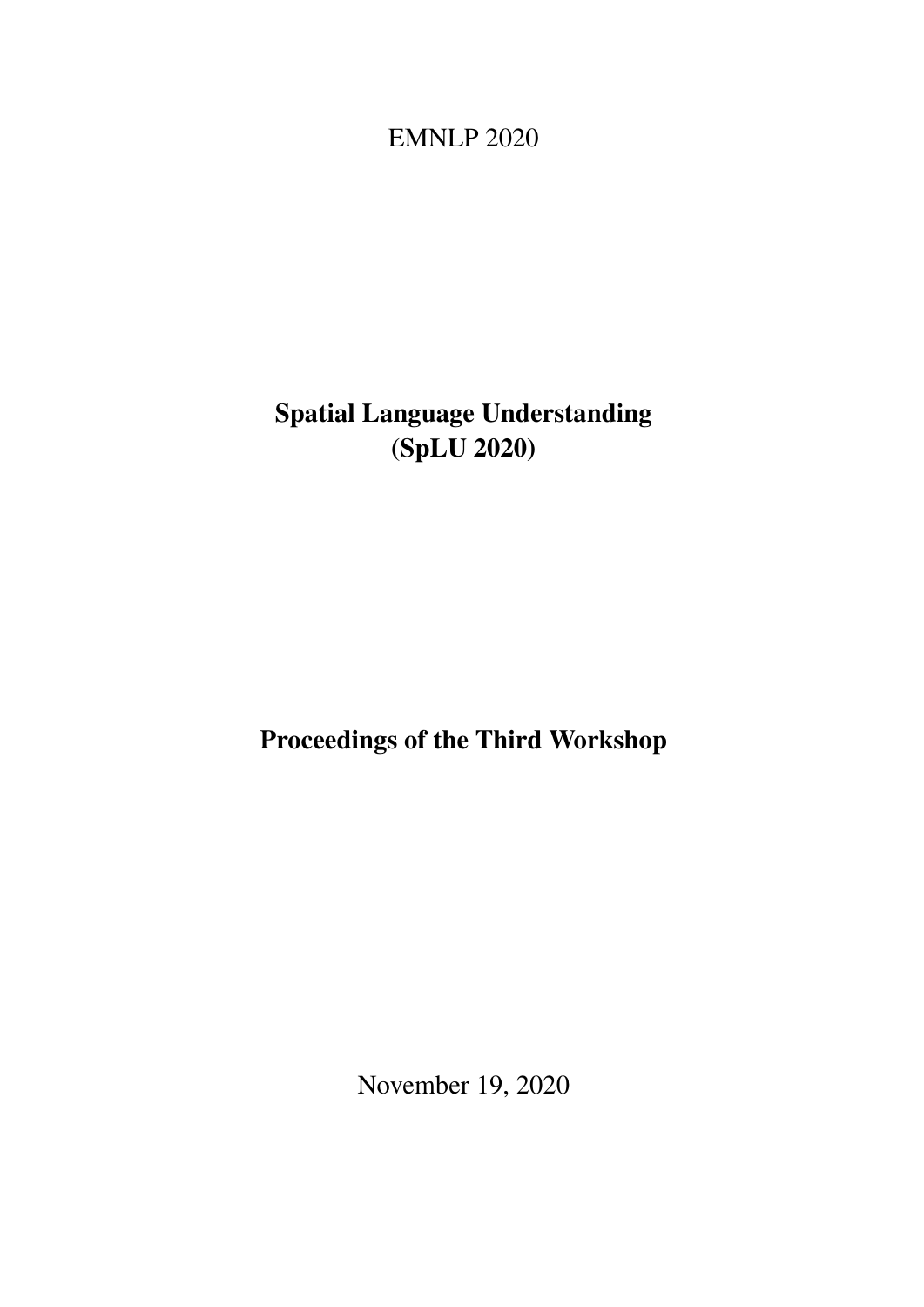c 2020 The Association for Computational Linguistics

Order copies of this and other ACL proceedings from:

Association for Computational Linguistics (ACL) 209 N. Eighth Street Stroudsburg, PA 18360 USA Tel: +1-570-476-8006 Fax: +1-570-476-0860 acl@aclweb.org

ISBN 978-1-952148-72-9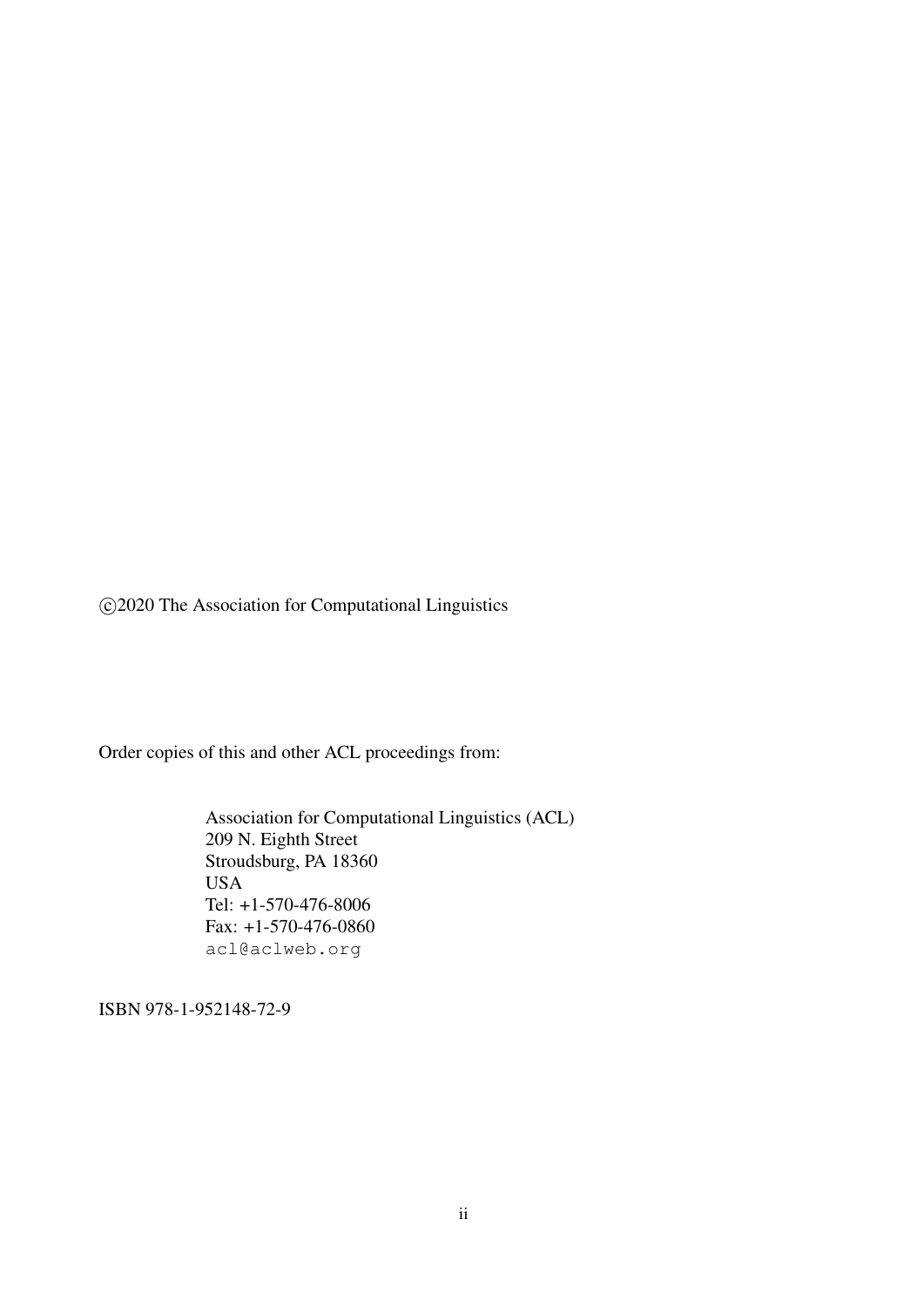### Introduction

Welcome to the Third International Workshop on Spatial Language Understanding (SpLU 2020). The goal of this workshop is to bring together researchers working on computational models for spatial language understanding from different perspectives including cognitive linguistic studies and spatial information representations for machine learning and reasoning. Spatial semantics of the language is important in many real-world language understanding and language generation applications which makes it worth special attention. Examples of such applications are human-machine interaction and grounded dialogue systems, geographical information systems, systems that need combining vision and language such as visual question answering, navigation, and instruction-following agents. Since spatial semantics is related to the physical world, it can be visualized (except for the metaphoric usage). Thus, such semantics are important to be explored for text-to-scene conversion and vice-versa, that is, for text/caption generation for visual information such as images and videos. For this workshop, we called for research papers on spatial language meaning representations (continuous, symbolic), corpus collection and analysis, learning to extract spatial information, reasoning based on spatial language, spatial language grounding, and combining vision and language, and applications of spatial language in various downstream tasks.

This year, we received 13 submissions directly to the workshop (10 in the archival track and 3 in the non-archival track). After a rigorous review process, we accepted 7 submissions in the archival track and 3 in the nonarchival track. Moreover, based on the ACL new policies and the new Findings papers track, 11 papers from Findings were directed to the SpLU workshop from which we accepted 8 papers based on their relevance to the theme of the workshop. This volume is dedicated to the 7 papers from the archival track. The main contributions from the accepted papers in all the tracks (archival, non-archival, and Findings) range from all of the aforementioned topics. The workshop includes papers on cognitively motivated approaches as well as deep learning language models for spatial information extraction and location recognition, spatial question answering, navigation and grounding, instruction following and assembly tasks, and even applications of spatial information extraction in the medical domain and patient reports. It covers, data collection, introducing new corpora, annotation scheme and datasets, spatial information in Dialogue systems, and generating scenes based on spatial descriptions. The topics cover exciting research works that highlight the current efforts, challenges, and future endeavors for spatial language understanding research.

We thank our programming committee members, invited speakers, and authors, without whose help and contributions, this workshop would not have been possible. We look forward to seeing you virtually on November 19, 2020.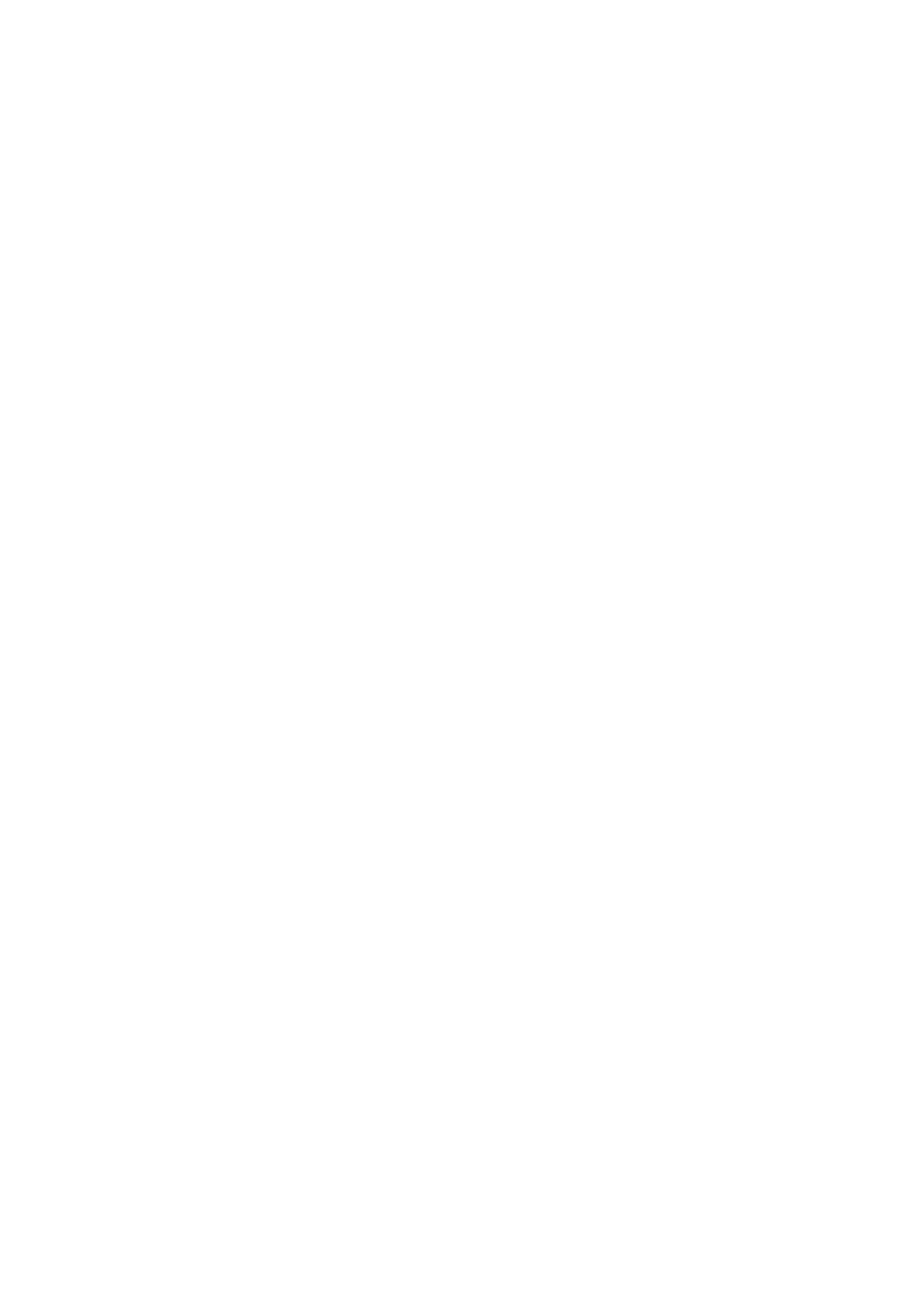#### Organizers:

Parisa Kordjamshidi, Michigan State University Archna Bhatia, Institute for Human and Machine Cognition Malihe Alikhani, University of Pittsburgh Jason Baldridge, Google Mohit Bansal, UNC Chapel Hill Marie-Francine Moens, KU Leuven

#### Program Committee:

Steven Bethard, The University of Arizona (USA) Raffaella Bernardi, University of Trento (Italy) Mehul Bhatt, Örebro University - CoDesign Lab (Sweden) Yonatan Bisk, Carnegie Mellon University (USA) Johan Bos, University of Groningen (The Netherlands) Asli Celikyilmaz, Microsoft Research (USA) Joyce Chai, University of Michigan (USA) Angel Xuan Chang, Simon Fraser University (Canada) Anthony Cohn, University of Leeds (England) Guillem Collell, KU Leuven (Belgium) Simon Dobnik, University of Gothenburg (Sweden) Bonnie J. Dorr, Institute for Human and Machine Cognition (USA) Ekaterina Egorova, University of Zurich (Switzerland) Zoe Falomir, Universitat Bremen (Germany) Francis Ferraro, University of Maryland Baltimore (USA) Lucian Galescu, Institute for Human and Machine Cognition (USA) Mehdi Ghanimifard, University of Gothenburg (Sweden) Julia Hockenmaier, University of Illinois at Urbana-Champaign (USA) Lei Li, Bytedance (China) Bruno Martins, University of Lisbon (Portugal) Srini Narayanan, Google Inc. (USA) Mari Broman Olsen, Lionbridge AI (USA) Martijn van Otterlo, Open University (The Netherlands) Ian Perera, Institute for Human and Machine Cognition (USA) Kirk Roberts, UT Health (USA) Manolis Savva, Stanford University (USA) Kristin Stock, Massey University (New Zealand) Jesse Thomason, University of Washington (USA) Clare Voss, ARL (USA)

#### Invited Speaker:

Yoav Artzi, Cornell University Bonnie Dorr, Institute for Human and Machine Cognition Julia Hockenmaier, University of Illinois at Urbana-Champaign Douwe Kiela, Facebook James Pustejovsky, Brandeis University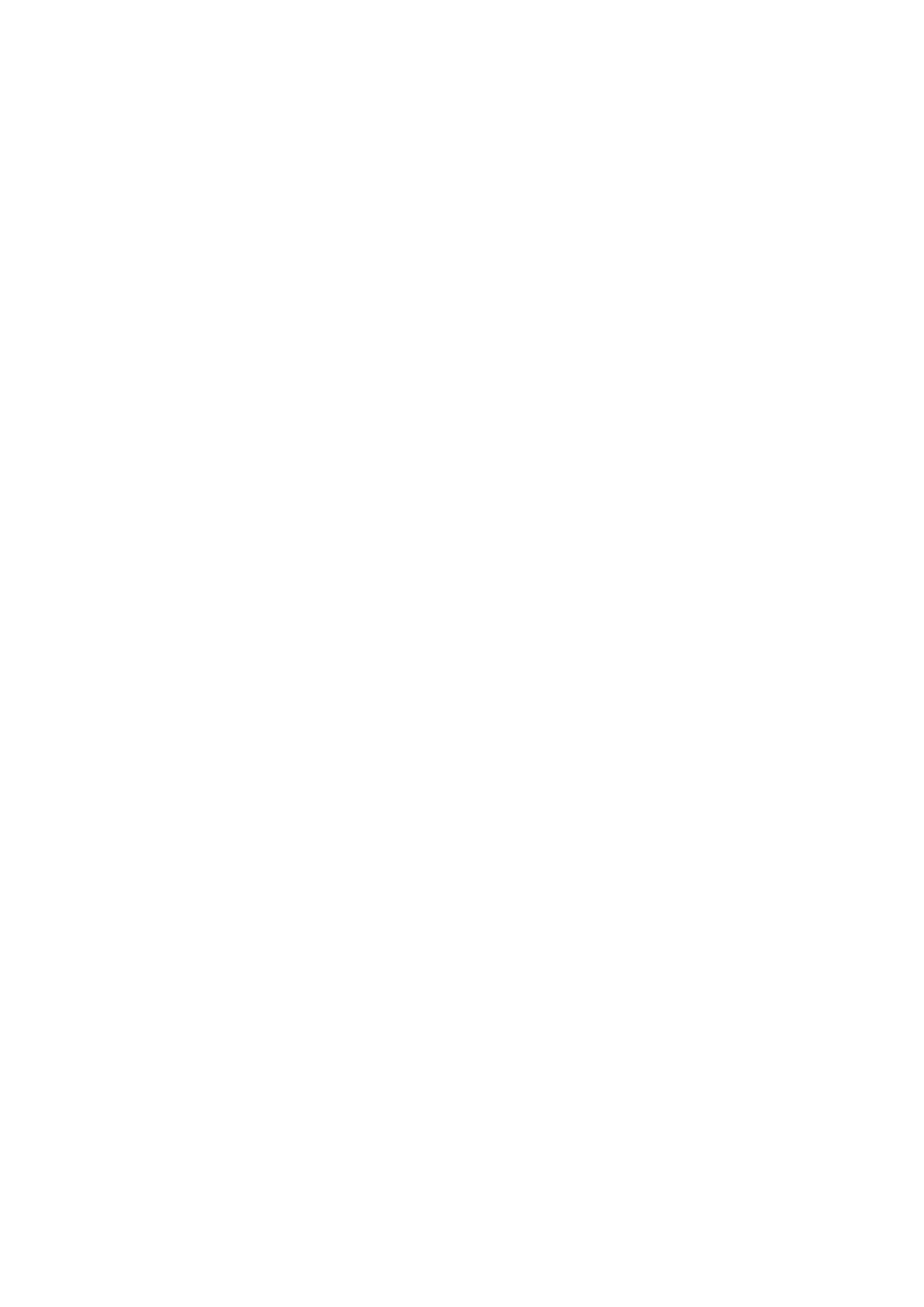## Table of Contents

| An Element-wise Visual-enhanced BiLSTM-CRF Model for Location Name Recognition                                                                                                                      |
|-----------------------------------------------------------------------------------------------------------------------------------------------------------------------------------------------------|
| <b>BERT-based Spatial Information Extraction</b>                                                                                                                                                    |
| A Cognitively Motivated Approach to Spatial Information Extraction<br>Chao Xu, Emmanuelle-Anna Dietz Saldanha, Dagmar Gromann and Beihai Zhou  18                                                   |
| They are not all alike: answering different spatial questions requires different grounding strategies<br>Alberto Testoni, Claudio Greco, Tobias Bianchi, Mauricio Mazuecos, Agata Marcante, Luciana |
| Categorisation, Typicality & Object-Specific Features in Spatial Referring Expressions                                                                                                              |
| A Hybrid Deep Learning Approach for Spatial Trigger Extraction from Radiology Reports                                                                                                               |
| Retouchdown: Releasing Touchdown on StreetLearn as a Public Resource for Language Grounding<br><i>Tasks in Street View</i>                                                                          |
|                                                                                                                                                                                                     |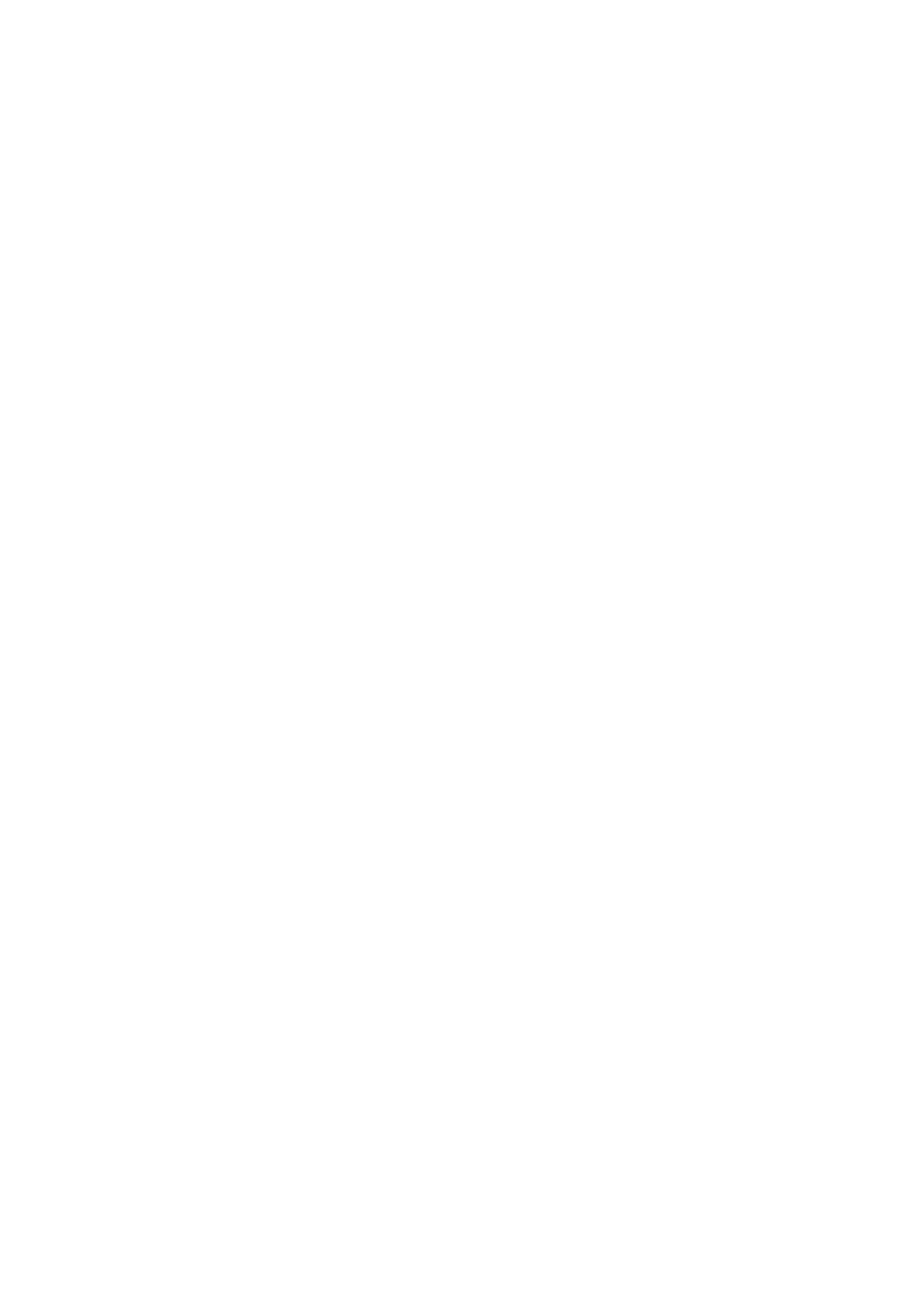## Workshop Program

### Thursday, November 19, 2020

| $8:00 - 9:00$                                                | <b>GatherTown I</b>                                                                                                                                                                                                                        |
|--------------------------------------------------------------|--------------------------------------------------------------------------------------------------------------------------------------------------------------------------------------------------------------------------------------------|
| $9:00 - 10:48$<br>9:00–9:10<br>9:10-10:00<br>10:00-10:56     | <b>Session 1</b><br><b>Opening Talk</b><br><b>Invited talk: James Pustejovsky</b><br><b>Paper Presentations (SpLU, Findings)</b>                                                                                                           |
| $10:00 - 10:14$                                              | An Element-wise Visual-enhanced BiLSTM-CRF Model for Location Name Recog-<br>nition<br>Takuya Komada and Takashi Inui                                                                                                                      |
| $10:14 - 10:28$                                              | <b>BERT-based Spatial Information Extraction</b><br>Hyeong Jin Shin, Jeong Yeon Park, Dae Bum Yuk and Jae Sung Lee                                                                                                                         |
| 10:28-10:42                                                  | A Cognitively Motivated Approach to Spatial Information Extraction<br>Chao Xu, Emmanuelle-Anna Dietz Saldanha, Dagmar Gromann and Beihai Zhou                                                                                              |
| 10:42-10:56                                                  | Language-Conditioned Feature Pyramids for Visual Selection Tasks (Findings)<br>Taichi Iki and Akiko Aizawa                                                                                                                                 |
| $10:56 - 11:05$                                              | <b>Break</b>                                                                                                                                                                                                                               |
| $11:05 - 12:51$<br>11:05-11:55<br>11:55-12:51                | <b>Session 2</b><br><b>Invited talk: Julia Hockenmeier</b><br><b>Paper Presentations (SpLU, Findings)</b>                                                                                                                                  |
| 11:55-12:09                                                  | They are not all alike: answering different spatial questions requires different<br>grounding strategies<br>Alberto Testoni, Claudio Greco, Tobias Bianchi, Mauricio Mazuecos, Agata Mar-<br>cante, Luciana Benotti and Raffaella Bernardi |
| 12:09-12:23                                                  | Categorisation, Typicality & Object-Specific Features in Spatial Referring Expres-<br>sions<br>Adam Richard-Bollans, Anthony Cohn and Lucía Gómez Álvarez                                                                                  |
| 12:23-12:37                                                  | A Linguistic Analysis of Visually Grounded Dialogues Based on Spatial Expressions<br>(Findings)<br>Takuma Udagawa, Takato Yamazaki and Akiko Aizawa                                                                                        |
| $12:37 - 12:51$                                              | Visually-Grounded Planning without Vision: Language Models Infer Detailed Plans<br>from High-level Instructions (Findings)<br>Peter A. Jansen                                                                                              |
| $12:51 - 13:00$                                              | <b>Break</b>                                                                                                                                                                                                                               |
| 13:00-14:46<br>$13:00 - 13:50$<br>13:50-14:46<br>13:50-14:04 | <b>Session 3</b><br><b>Invited talk: Yoav Artzi</b><br><b>Paper Presentations (SpLU, Findings)</b><br>A Hybrid Deep Learning Approach for Spatial Trigger Extraction from Radiology<br><b>Reports</b><br>Surabhi Datta and Kirk Roberts    |
| $14:04 - 14:18$                                              | Retouchdown: Releasing Touchdown on StreetLearn as a Public Resource for Lan-<br>guage Grounding Tasks in Street View<br>Harsh Mehta, Yoav Artzi, Jason Baldridge, Eugene Ie and Piotr Mirowski                                            |